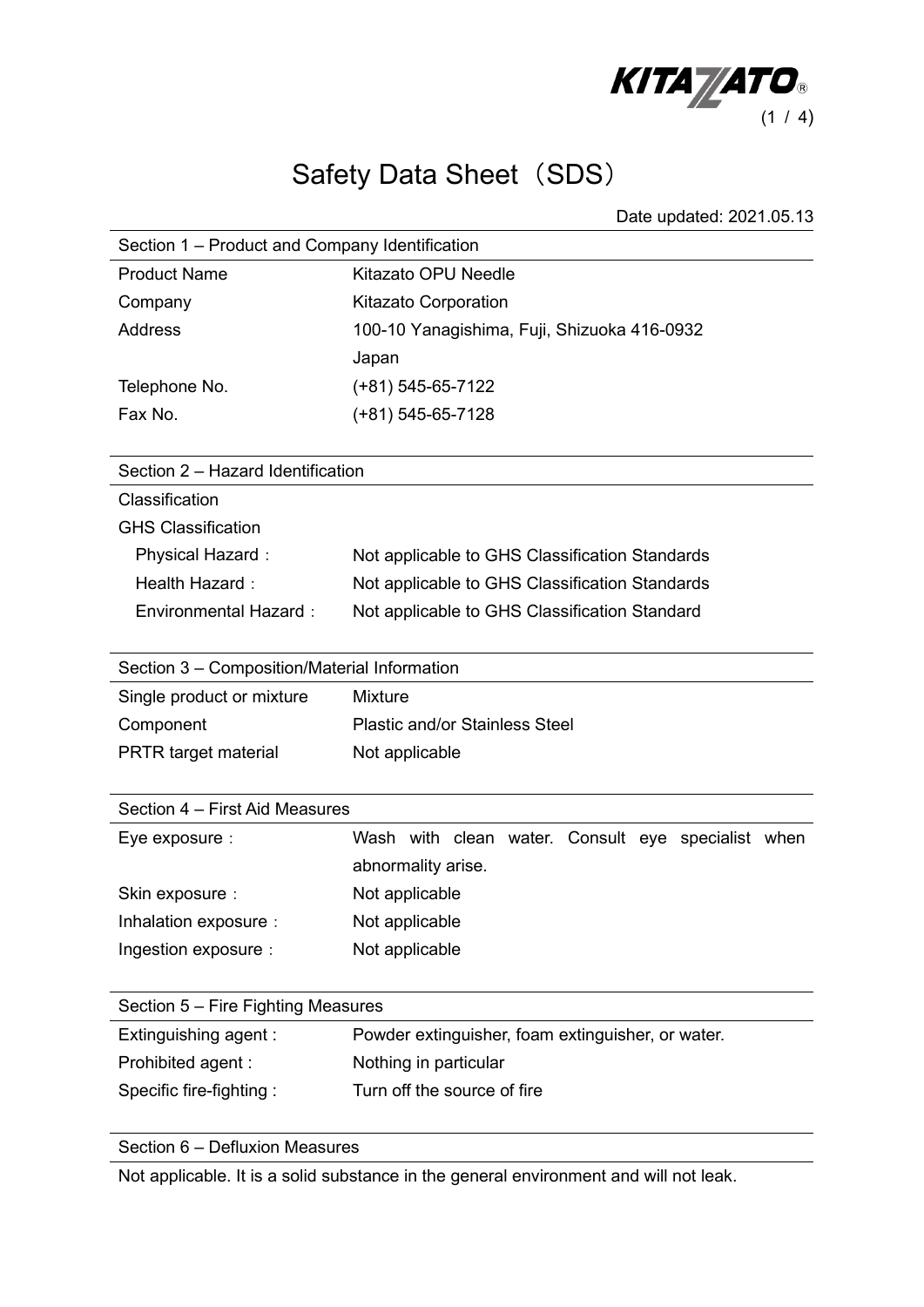

| Section 7 – Handling and Storage |                                                             |  |
|----------------------------------|-------------------------------------------------------------|--|
| Handling:                        | Do not use expired product.                                 |  |
|                                  | Read IFU thoroughly.                                        |  |
| Storage:                         | Store at room temperature. Avoid direct sunlight, excessive |  |
|                                  | heat/cold, humidity, and open flames.                       |  |

| Section 8 - Exposure Control/PPE |                                                                                  |  |
|----------------------------------|----------------------------------------------------------------------------------|--|
| Temperature :                    | Not set                                                                          |  |
| Equipment measure :              | Nothing in particular                                                            |  |
| <b>Protective Equipment</b>      | Use protective glasses, protective gloves or protective<br>clothing if required. |  |

| Section 9 – Physical/Chemical Properties |                   |  |
|------------------------------------------|-------------------|--|
| Appearance :                             | Solid             |  |
| $pH$ :                                   | No data available |  |
| Odor:                                    | <b>Odorless</b>   |  |
| Melting/Freezing point:                  | No data available |  |
| Boiling point:                           | No data available |  |
| Flash point:                             | No data available |  |
| Vapor pressure :                         | No data available |  |
| Vapor density:                           | No data available |  |
| Density:                                 | No data available |  |
| Solubility:                              | No data available |  |
| Auto-ignition Temperature :              | No data available |  |
| Decomposition                            | No data available |  |
| Temperature :                            |                   |  |
| Pour point :                             | No data available |  |
| Volatility:                              | No data available |  |
|                                          |                   |  |

Section 10 – Stability and Reactivity

| Stability:                |  | Stable                         |
|---------------------------|--|--------------------------------|
| Possibility               |  | of Hazardous No data available |
| Reactions                 |  |                                |
| Conditions to avoid:      |  | Refer to storage section       |
| Incompatible Materials :  |  | No data available              |
| Hazardous Decomposition : |  | No data available              |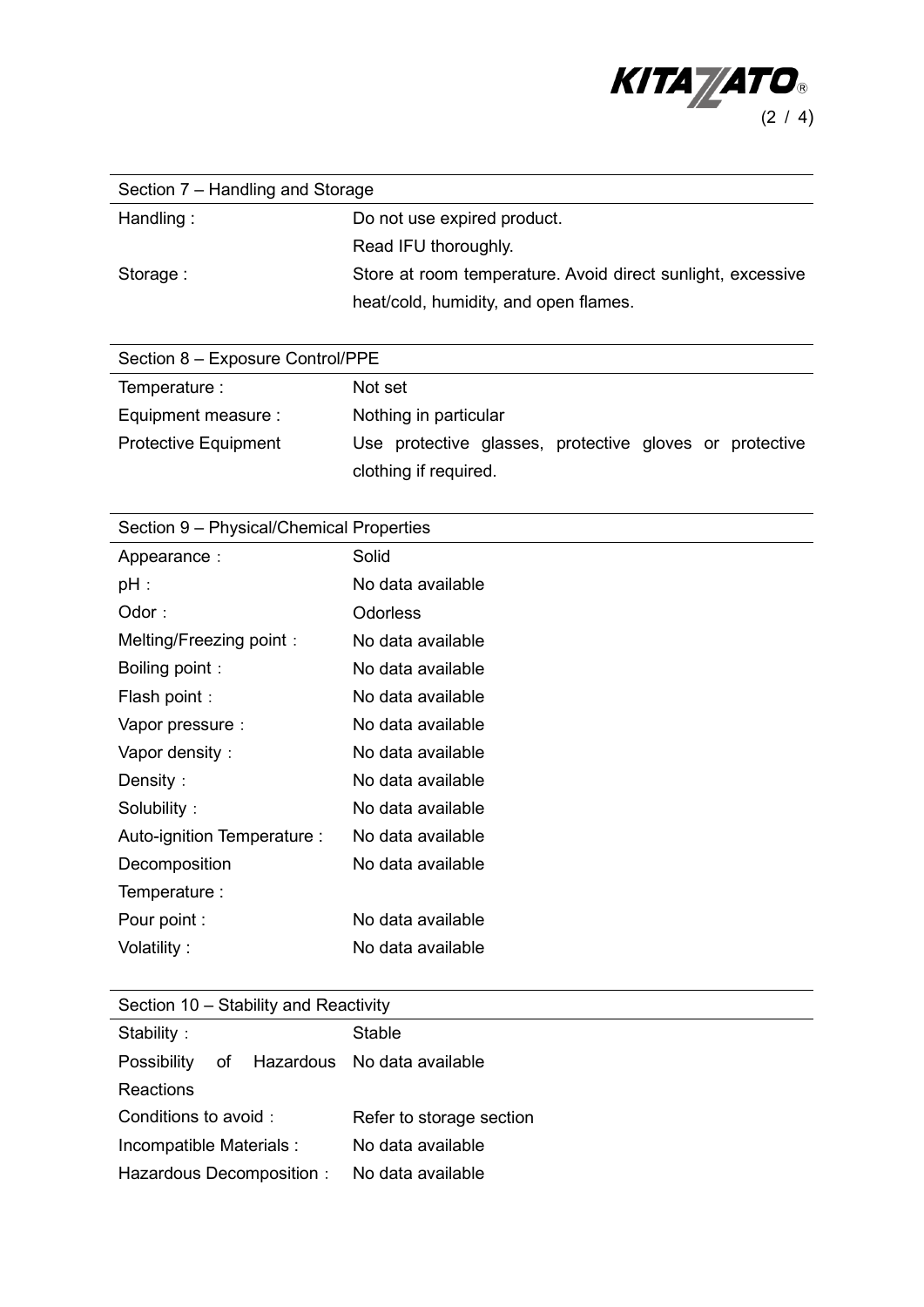

| Section 11 - Toxicological Information |                                                           |  |
|----------------------------------------|-----------------------------------------------------------|--|
| Acute toxicity:                        | No information available                                  |  |
| Skin Irritation:                       | No irritant property based on the test complying ISO10993 |  |
| Sensitization:                         | No irritant property based on the test complying ISO10993 |  |
| Eye Irritation :                       | No information available                                  |  |
| Skin Sensitization :                   | No irritant property based on the test complying ISO10993 |  |
| Germ Cell Mutagenicity:                | No information available                                  |  |
| Carcinogenicity:                       | No information available                                  |  |
| Reproductive Toxicity:                 | No information available                                  |  |
| <b>STOT/Systemic Toxicity:</b>         | No information available                                  |  |
| Single Exposure Aspiration             | No information available                                  |  |
| Hazard :                               |                                                           |  |

Section 12 – Environmental Information

No information available

Section 13 – Disposal Conditions

Observe all federal, state, and local regulations, and dispose as medical device.

| Section 14 – Transport Information |                                                                |  |
|------------------------------------|----------------------------------------------------------------|--|
| International Regulation           |                                                                |  |
| Land transport:                    | Not considered as dangerous goods                              |  |
| Inland waterway transport          | Not considered as dangerous goods                              |  |
| $(AND)$ :                          |                                                                |  |
| Sea Transport (IMDG) :             | Not considered as dangerous goods                              |  |
| Air Transport                      | Not considered as dangerous goods                              |  |
| $(ICAO-TP/IATA-DGR)$ :             |                                                                |  |
| DOT Classification:                | Not DOT controlled material                                    |  |
| UN Classification:                 | Not UN controlled material                                     |  |
| Special Precautions :              | Load the containers in a manner to avoid direct sunlight       |  |
|                                    | exposure, damage, corrosion, and leak while<br>being           |  |
|                                    | transported. Load the container so that they do not fall apart |  |
|                                    | while being transported. Do not place heavy load on top of     |  |
|                                    | the container.                                                 |  |